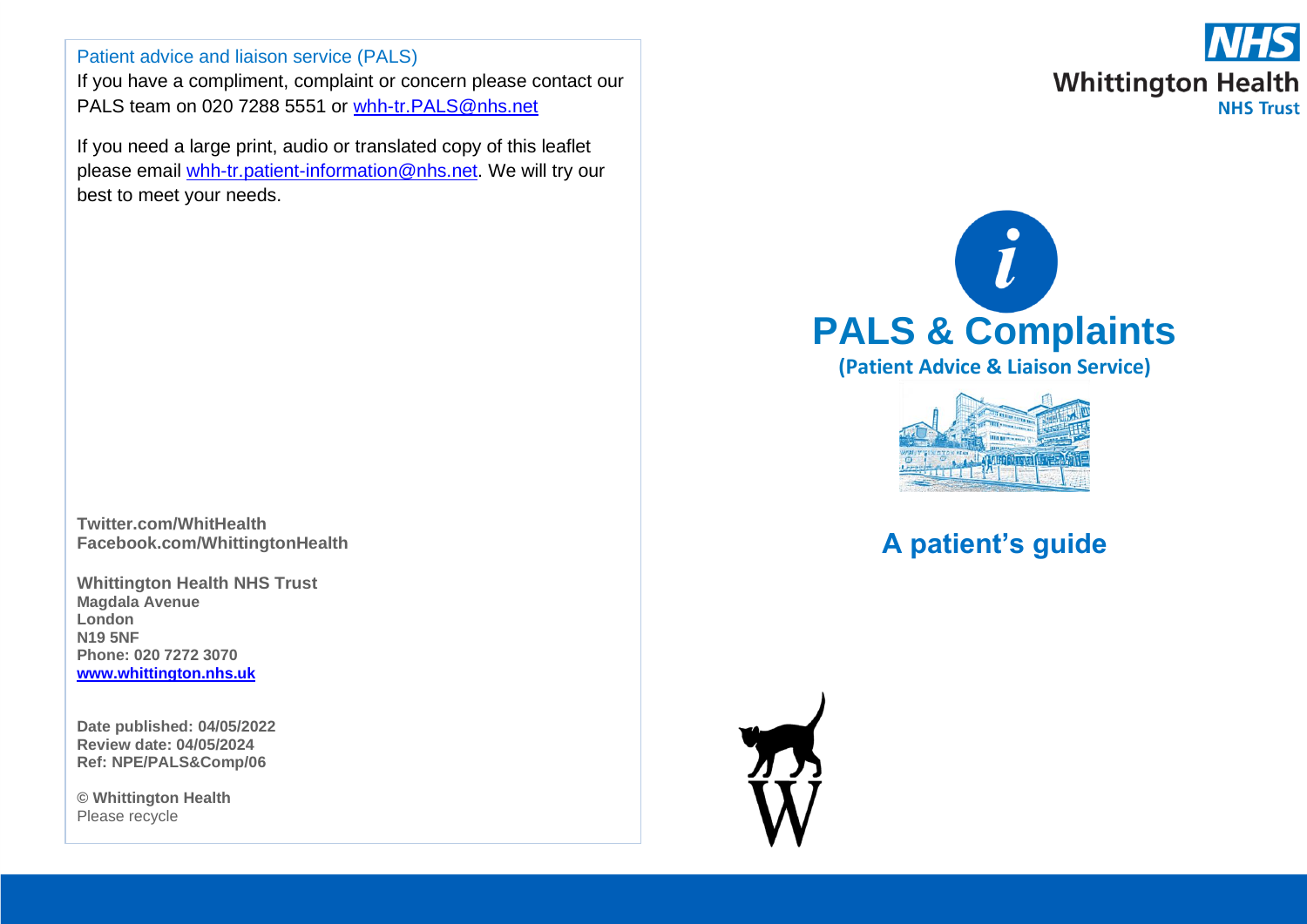### **This leaflet provides information about the PALS and Complaints Service**

As a Trust, we are committed to ensuring our organisation is as good as it can be. We strive to provide a high quality, professional service at all times, but we know there may be times where things go wrong, or you are unhappy with the service we provide.

### **Raising a concern**

If you have a concern about your care or the care of your relative or friend, it is best to address it straight away and seek an early resolution where possible. You can speak with a senior member of staff on the ward, clinic or department.

**If you do not feel your concerns** have been resolved or if you would rather talk to someone outside of the ward, clinic or department you can raise any concerns through PALS who will do everything possible to answer your query promptly.

### **The PALS team can:**

- Liaise with our departments and services to help resolve problems and concerns
- Listen to your feedback and suggestions and provide confidential on-the-spot advice, support and information
- Advise you about NHS services at the Trust
- Listen to your comments, suggestions, and concerns about the services provided by Whittington Health.

Raising a PALS concern is sometimes referred to as 'informal resolution'. If you feel that we have been unable to offer a satisfactory resolution to your concerns you may wish to submit a complaint.

| Please use the space below to provide us with your:<br>Comment □ Compliment □ Concern □ Complaint □                            |  |  |
|--------------------------------------------------------------------------------------------------------------------------------|--|--|
| Name:<br><u> 2000 - Jan James James James James James James James James James James James James James James James James Ja</u> |  |  |
|                                                                                                                                |  |  |
|                                                                                                                                |  |  |
| Preferred contact method: email $\Box$ phone $\Box$ letter $\Box$                                                              |  |  |
| Details of the patient you are representing (if applicable)                                                                    |  |  |
| Name:                                                                                                                          |  |  |
|                                                                                                                                |  |  |
|                                                                                                                                |  |  |
| Preferred contact method: email $\Box$ phone $\Box$ letter $\Box$                                                              |  |  |
|                                                                                                                                |  |  |
|                                                                                                                                |  |  |
|                                                                                                                                |  |  |
|                                                                                                                                |  |  |
| Please continue on a separate sheet if necessary                                                                               |  |  |
| Please tick if you would like a response $\Box$                                                                                |  |  |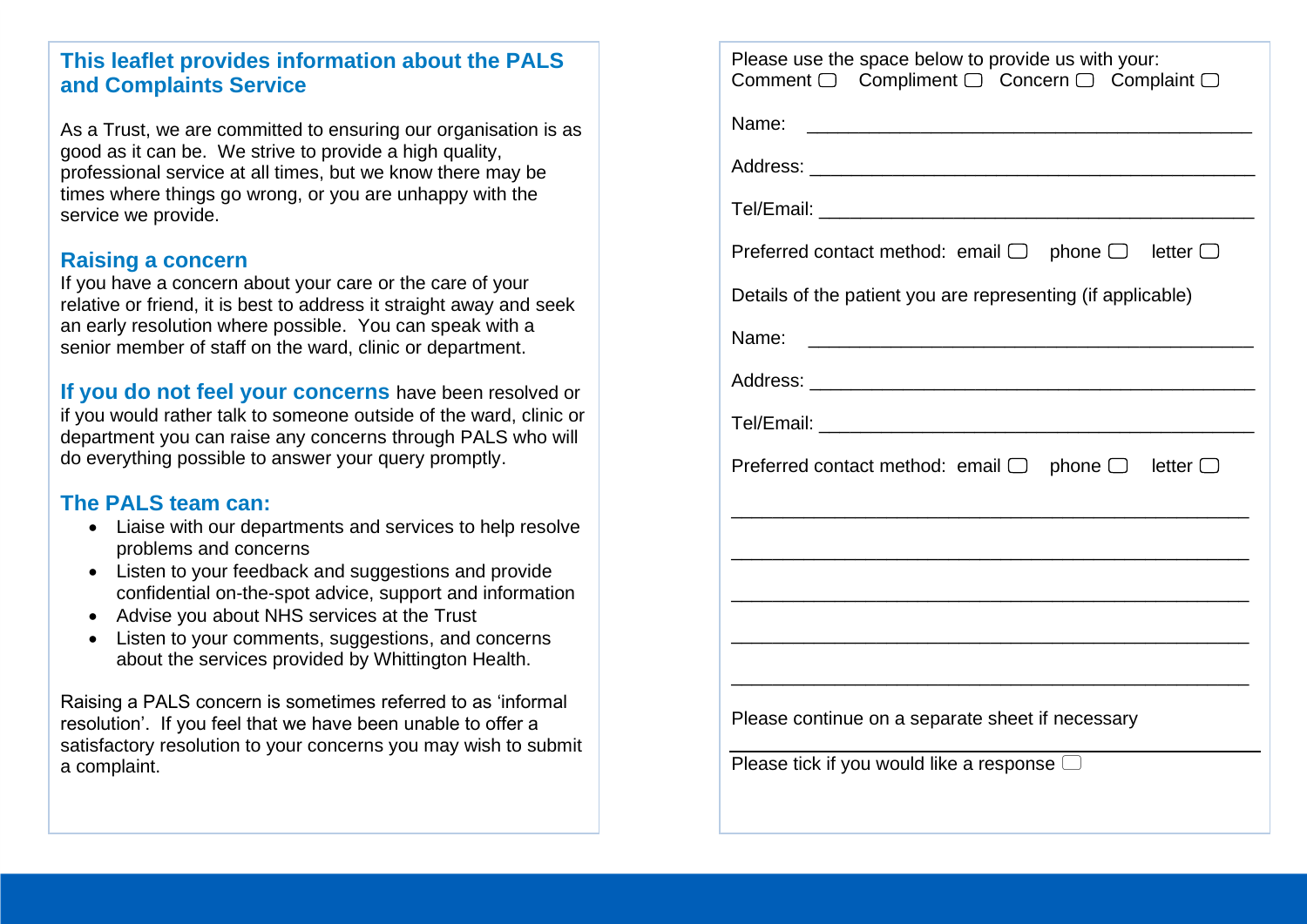| Age                              | <b>Gender</b>             |
|----------------------------------|---------------------------|
| Child (16 and under)             | Male                      |
| Adult (17-64)                    | Female                    |
| Older adult (65 or above)        | Other:                    |
|                                  | Prefer not to say         |
| <b>Ethnic Origin</b>             |                           |
| <b>Asian or Asian British</b>    | <b>Sexual orientation</b> |
| Bangladeshi                      | Gav                       |
| Indian                           | Heterosexual              |
| Pakistani                        | Lesbian                   |
| Asian other - please<br>specify: | <b>Bisexual</b>           |
|                                  | Other:                    |
| <b>Black or Black British</b>    | Prefer not to say         |
| <b>Black African</b>             |                           |
| <b>Black Caribbean</b>           | <b>Religion/Beliefs</b>   |
| Black other - please             | <b>Buddhism</b>           |
| specify:                         |                           |
|                                  | Christianity              |
| <b>Mixed</b>                     | Hinduism                  |
| White/Asian                      | Islam                     |
| <b>White/Black African</b>       | Judaism                   |
| <b>White/Black Caribbean</b>     | <b>Sikhism</b>            |
| Other mixed background -         | Other – please specify:   |
| please specify:                  |                           |
| <b>White</b>                     | Prefer not to say         |
| <b>White British</b>             | Do you have a disability, |
| <b>White Irish</b>               | long-term illness or      |
| White other – please             | health condition?         |
| specify:                         |                           |
|                                  | Yes / No / Prefer not to  |
|                                  | say                       |
| Other ethnic group               | If yes, please specify:   |
| Chinese                          |                           |
| Other – please specify           |                           |
| Prefer not to say                |                           |
|                                  |                           |

### **Making a complaint**

If you wish to make a complaint, you can do this in writing, via email or by speaking with a member of the team.

| <b>Post:</b> | PALS & Complaints Service, Whittington Health |
|--------------|-----------------------------------------------|
|              | NHS Trust, Magdala Avenue, London, N19 5NF    |
| Email:       | whh-tr.PALS@nhs.net                           |
|              | Telephone: 020 7288 5551                      |

### **Are there time limits?**

Complaints should always be made as soon as possible. You should make your complaint within 12 months of the incident, or within 12 months of the matter coming to your attention. This makes it easier for everyone to remember what happened and helps us to respond quickly. We may not be able to investigate or may be limited in our response, outside of this timeframe.

# **What help is available to you?**

If you would like advice or support with making a complaint, you can contact POhWER who provide a free, confidential and independent advocacy service.

|          | Telephone: 0300 456 2370                       |
|----------|------------------------------------------------|
|          |                                                |
| Minicom: | 0300 456 2364                                  |
| Text:    | Send 'pohwer' plus your name & number to 81025 |
| Email:   | pohwer@pohwer.net                              |
| Skype:   | pohwer.advocacy                                |
| Fax:     | 0300 456 2365                                  |
| Post:    | POhWER, PO Box 17943, Birmingham, B6 9PB       |
| Web:     | www.pohwer.net                                 |
|          |                                                |